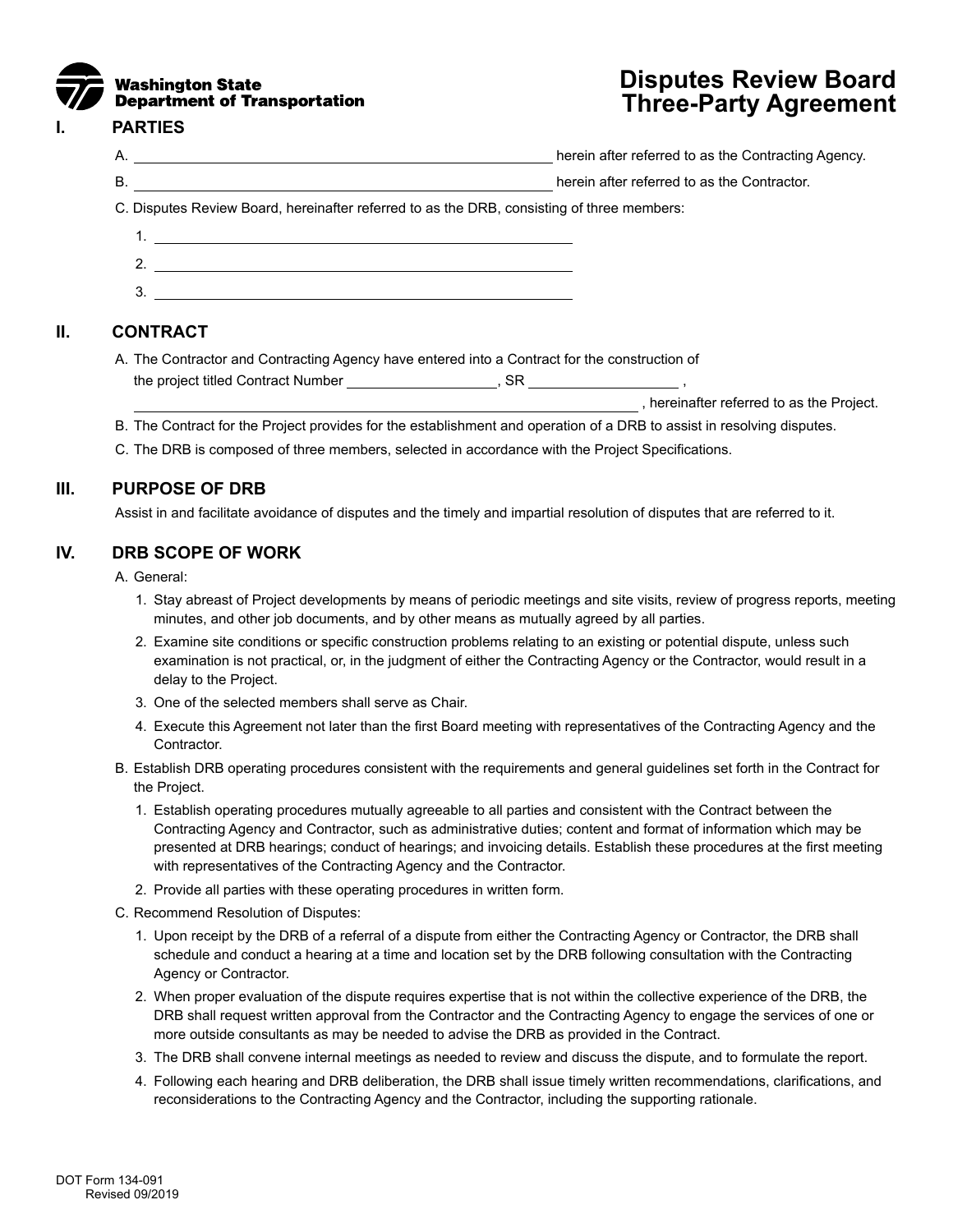- 5. When requested and deemed appropriate by the DRB, the DRB shall provide executed written responses to requests for clarification or reconsideration made by either the Contracting Agency or the Contractor.
- 6. All DRB reports and responses to requests for clarification or reconsideration shall be signed by all three DRB members.
- D. The DRB shall perform services and assume responsibilities, as agreed by all parties, as may be required, including those necessary but not listed herein, to achieve the purpose of this Agreement.

# **V. RESPONSIBILITIES OF THE PARTIES**

#### A. DRB Responsibilities:

- 1. Comply with the requirements for Board Members and the DRB Process as found in the Contract between the Contracting Agency and the Contractor.
- 2. Do not discuss, individually or collectively, issues with the Contracting Agency or the Contractor that could possibly be construed as compromising the DRB's ability to impartially resolve future disputes, such as the conduct of the work and the resolution of construction problems.
- 3. Do not express an individual or collective opinion of merit, in whole or in part, for any potential or other dispute at any time prior to the issue of a report.
- 4. Except as required when performing the duties of the Chair, do not meet or communicate with either the Contracting Agency or Contractor in the absence of the other.
- 5. Consider the facts and conditions forming the basis for a referred dispute impartially and independently, and evaluate the merits based on careful consideration of all Contract requirements, applicable law and regulations, and the facts and circumstances of the dispute.
- 6. Do not ignore or undermine the clear intent of the Contract, or disregard or alter any requirements of the Contract or allocation of risk specified therein.
- 7. Do not supplant or otherwise interfere with the respective rights, authority, duties, and obligations of either the Contracting Agency or Contractor as set forth in the Contract documents.
- 8. Make every effort to reach unanimous recommendations. If this cannot be accomplished, include written minority recommendations and supporting rationale with the report.
- B. Contracting Agency Responsibilities:
	- I. Except for participation in the DRB's activities as provided in the Contract documents and this Agreement, do not solicit advice or consultation from the DRB or its members on matters dealing with the conduct of the work or resolution of problems which might compromise the DRB's ability to impartially resolve future disputes.
	- 2. Furnish to each DRB member one copy of the Contract documents, progress schedule and updates, minutes of progress meetings with the Contractor, change orders, and other documents pertinent to the performance of the Contract and necessary for the DRB to conduct its operations.
	- 3. Coordinate DRB operations in cooperation with the Contractor.
	- 4. Arrange for or provide conference facilities at or near the site, and provide copying services.
	- 5. Cooperate with the Contractor and the DRB to facilitate prevention of disputes and the timely and impartial resolution of disputes.
- C. Contractor Responsibilities:
	- I. Except for participation in the DRB's activities as provided in the Contract documents and this Agreement, do not solicit advice or consultation from the DRB or its members on matters dealing with the conduct of the work or resolution of problems which might compromise the DRB's ability to impartially resolve future disputes.
	- 2. Furnish to each DRB member and to the Contracting Agency, one copy of pertinent documents other than those furnished by the Contracting Agency as may be requested by the DRB.
	- 3. Cooperate with the Contracting Agency and the DRB to facilitate prevention of disputes and the timely and impartial resolution of disputes that are referred to it.

# **VI. TIME FOR BEGINNING AND COMPLETION OF DRB ACTIVITIES**

- A. The DRB shall begin its activities by selecting the Chair. After selection of the Chair, DRB activities shall proceed with preparation for the first meeting, including preparation of the DRB operating procedures.
- B. This Agreement shall survive the termination, resignation or death of any member.
- C. The DRB's jurisdiction under this Agreement shall end by mutual agreement of the Contracting Agency and Contractor.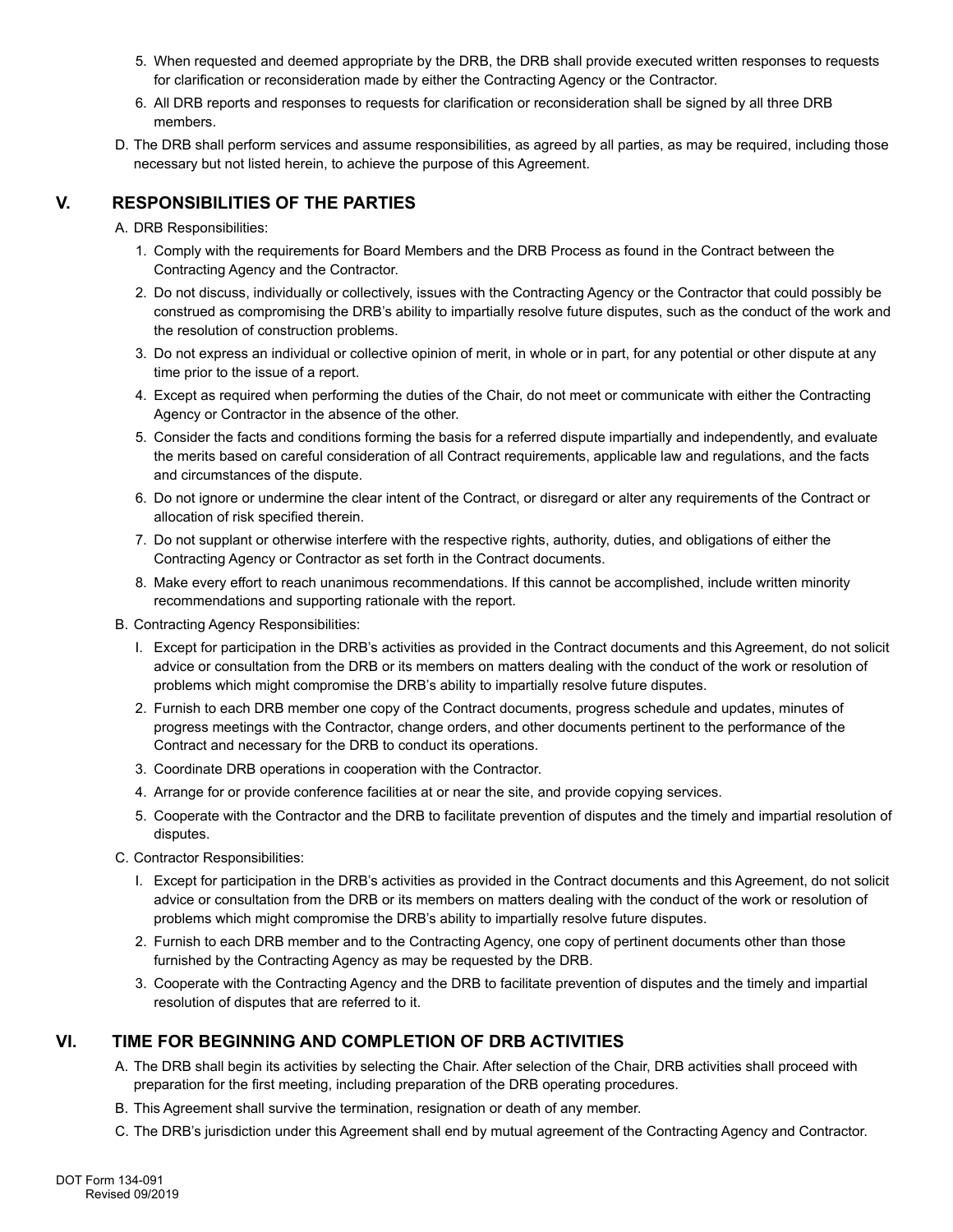## **VII. PAYMENT**

- A. Payments made to the DRB members shall constitute full compensation for work performed, travel time and services rendered, and for all materials, supplies and incidentals necessary to serve on the DRB.
- B. Payment for services rendered by DRB members shall be at the following rates:
	- 1. For time performing the duties of the DRB for this Project, such as preparing for and attending meetings or hearings; reviewing the parties' submittals, plans and specs in preparation for a hearing; deliberating with DRB members; preparing or reviewing a DRB written recommendation: \$200.00/hour.
	- 2. For time travelling from home office to hotel or job site: \$100.00/hour.
- C. DRB members shall be reimbursed for actual direct, non-salary expenses including automobile mileage, parking, and travel expenses from the point of departure to the initial point of arrival, automobile rental, taxi fares, lodging, printing, long distance telephone, postage, and courier delivery. Meals will be reimbursed at the State of Washington per diem rate. Automobile mileage will be reimbursed at the State of Washington POV Mileage Rate.
- D. Payment made to DRB members in the form of bonus, commission, or consideration of any nature other than that specified hereinabove for performance and service provided under this Agreement, before, during or after the period that this Agreement is in effect, is prohibited.
- E. DRB members shall individually submit invoices for work completed to the Contractor:
	- 1. Not more often than once per month.
	- 2. Based on the agreed billing rate and conditions and on the number of hours expended, together with direct, non-salary expenses including an itemized listing supported by copies of original bills, invoices, and expense accounts.
	- 3. Accompanied by a description of activities performed daily during that period.
- F. The Contractor shall pay acceptable invoices, approved by the Contracting Agency, within 30 calendar days of their receipt.
- G. The Contractor shall be reimbursed for the Contracting Agency's portion of the DRB costs in accordance with payment provisions specified in the Contract for the Project.

#### **VIII. CONFIDENTIALITY AND RECORDKEEPING**

- A. No DRB member shall divulge information identified as confidential that has been acquired during DRB activities without obtaining prior written approval from the Contracting Agency and the Contractor.
- B. DRB members shall maintain cost records pertaining to this Agreement for inspection by the Contracting Agency or the Contractor for a period of three years following the end or termination of this Agreement.

## **IX. ASSIGNMENT**

No party to this Agreement shall assign any duty established under this Agreement.

#### **X. TERMINATION**

- A. This Agreement may be terminated by mutual agreement of the Contracting Agency and Contractor at any time upon not less than 30 calendar days written notice to the other parties.
- B. Individual DRB members may be terminated by agreement of both the Contracting Agency and the Contractor, or a DRB member may be terminated by the agreement of the other two DRB members, with not less than five calendar day written notice.
- C. If a DRB member resigns, is unable to serve, or is terminated he or she shall be replaced within 30 calendar days using the procedure set forth in the Contract for the Project. This Agreement shall be amended to indicate the member replacement.

## **XI. LEGAL RELATIONS**

- A. The parties to this Agreement expressly acknowledge that each DRB member, in the performance of his or her duties on the DRB, is acting in the capacity of an independent agent and not as an employee of the Contracting Agency or the Contractor.
- B. DRB members shall not participate in subsequent claim proceedings.
- C. The Contracting Agency and the Contractor acknowledge that each DRB member is acting in a capacity intended to facilitate the resolution of claims. Accordingly, it is agreed and acknowledged that, to the fullest extent permitted by law, each DRB member shall be accorded quasi-judicial immunity for any actions or decisions associated with DRB activities.